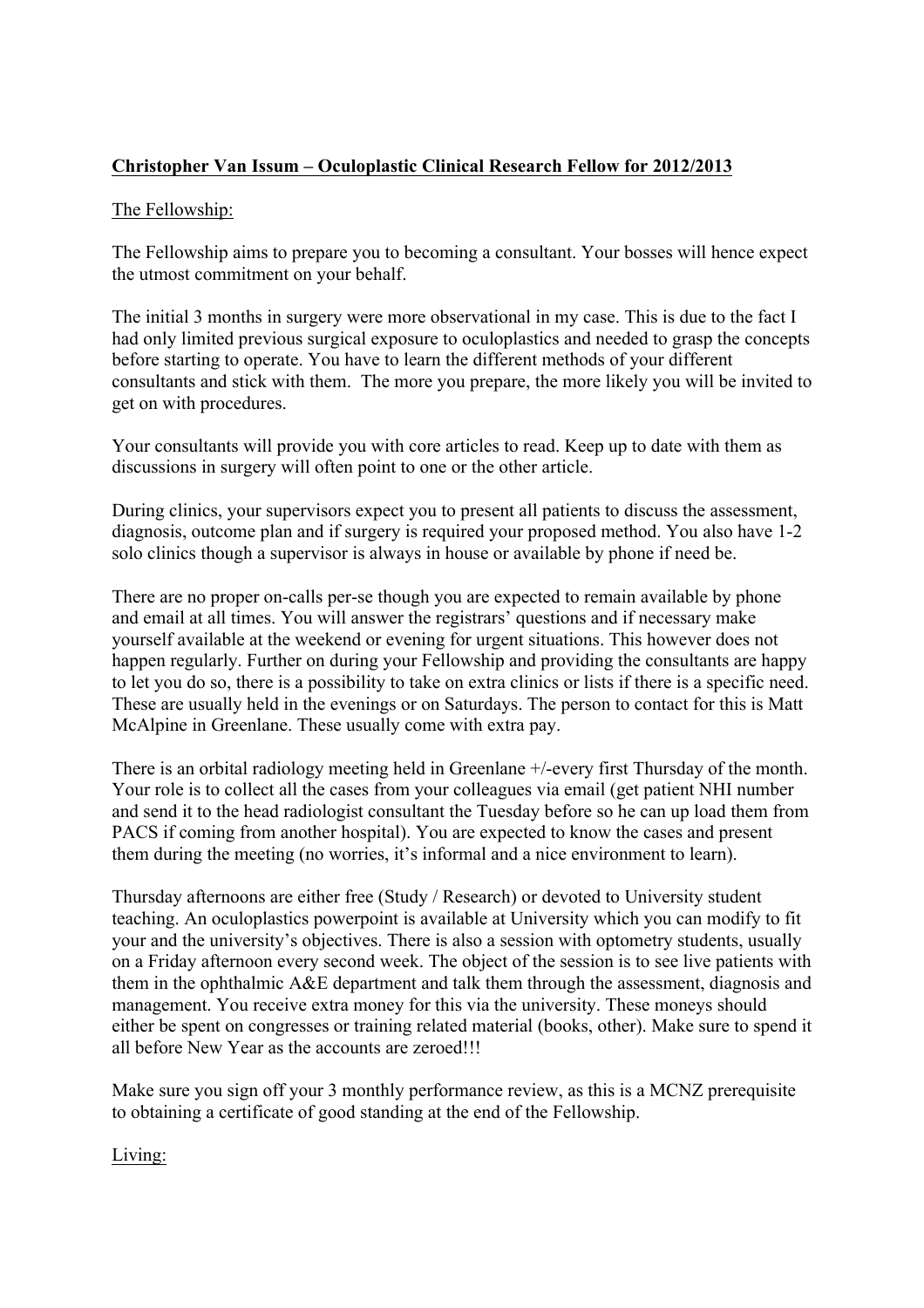At this stage, you might still be looking for a flat, a car, insurance …

Renting: the market is pretty tight in Auckland though if you have lived in London, Amsterdam, Geneva or New York it will seem like a breeze. The main website to look through is: www.trademe.co.nz, it's the other side of the worlds' answer to ebay and the kiwis are crazy about it. It's pretty much a monopoly so all the real estate agents publish their offers on this site. Expect to be paying between 400-650\$ a week for decent accommodation in a decent area.

"My wife and I found a flat in Devonport on the waterfront. To be honest, we've never lived in such a nice area. This implied a little bit of commuting though. Catching the ferry and riding up to the hospital on a scooter parked for free downtown (Downtown covered car park)" The real estate will ask for proof of employment and a NZ bank account number.

Car: Once again, www.trademe.co.nz is a good place to start. By swiss standards the market is relatively cheap (expensive by UK standards though). The car needs a valid WOF (warrant of fitness) and licence (dated and exposed on main wind screen). Make sure you check the car has no money owning as by acquiring the car you also acquire its debt. Another place to buy a car is the Ellerslie carfare close to the Greenlane Hospital grounds. This is held on a Sunday morning only. You can have the car checked by some car mechanics for approx 100\$. Money well spent in my opinion. Scooters can also be a good option. They aren't very popular in NZ and consecutively relatively cheap. Make sure you have good rain gear, as it can get quite rainy in the winter.

Car insurance: it is not compulsory to have car insurance in NZ (this is just absurd!!!). Make sure you have one. If you run into trouble with a non-insured driver your own insurance will pick up the tab and chase the other party.

Mobile phone: Vodafone seems to have the best coverage. Not the cheapest though.

Medical insurance: You will need to subscribe a private insurance as the health care system only applies to long term NZ residents. "Accuro" provides one year insurances for about 70\$ a month per person. No need for accident insurance. The NZ ACC covers everybody on the territory.

Make sure you get out and visit the country! It's an amazing privilege to be living in such a place and there are so many unspoiled landscapes here to see. The concept of crowds in NZ is… in fact it's not a concept here. You will never look at a European beach with envy after you have been to NZ! Black beaches with consistent rough surf on the Tasman side, soft white beaches on the Pacific side. There is an array of things to do in the vicinity of Auckland (30 mins to 2hrs away from Auckland). Walks in the Waitakere range, Coromandel range, Tawharanui, surf where it's up (Raglan, one of the world surf Mekkas) … and SO MUCH **MORE** 

## My feeling about the fellowship:

The dedication, training level and patience shown by all three of my consultants, Brian Sloan, Paul Rosser and Richard Hart have set the foundations of my future surgical career. I started off from virtually nothing surgery wise, which meant having to go through some basic knowledge initially. Despite this all 3 consultants were totally committed to their mentor role,